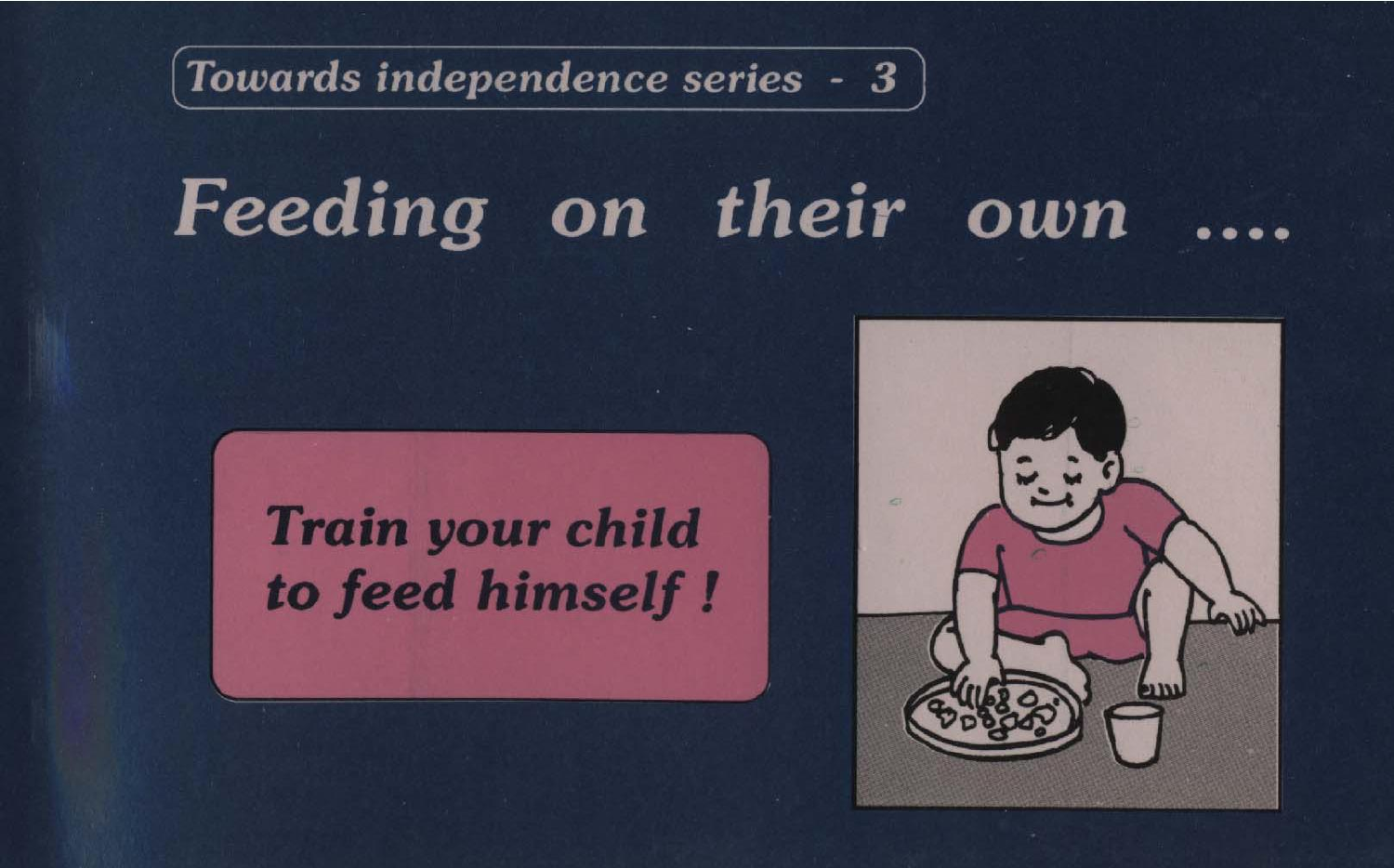# Feeding on their own . . . .

Towards Independence series -3

(Funded by UNICEF)

### National Institute for the Mentally Handicapped

(Ministry of Welfare, Govt. of India) Manovikas Nagar, Secunderabad 500 009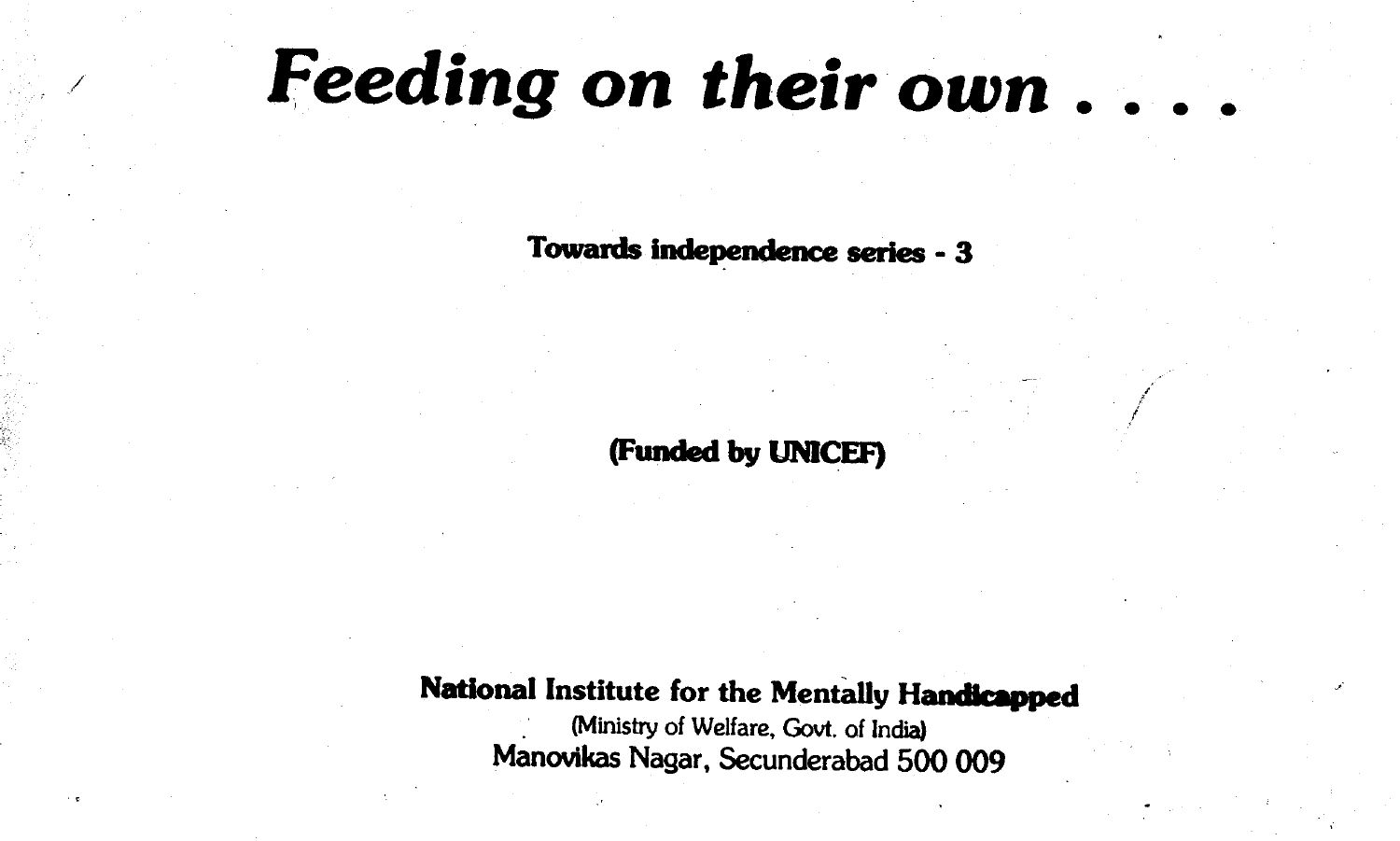Copyright © National Institute for the Mentally Handicapped, 1990 All rights reserved.

Artist : K. Nageswar Rao Printed by :  $\bar{G}$  A Graphics, Hyd - 4, Ph : 312202 & 226681.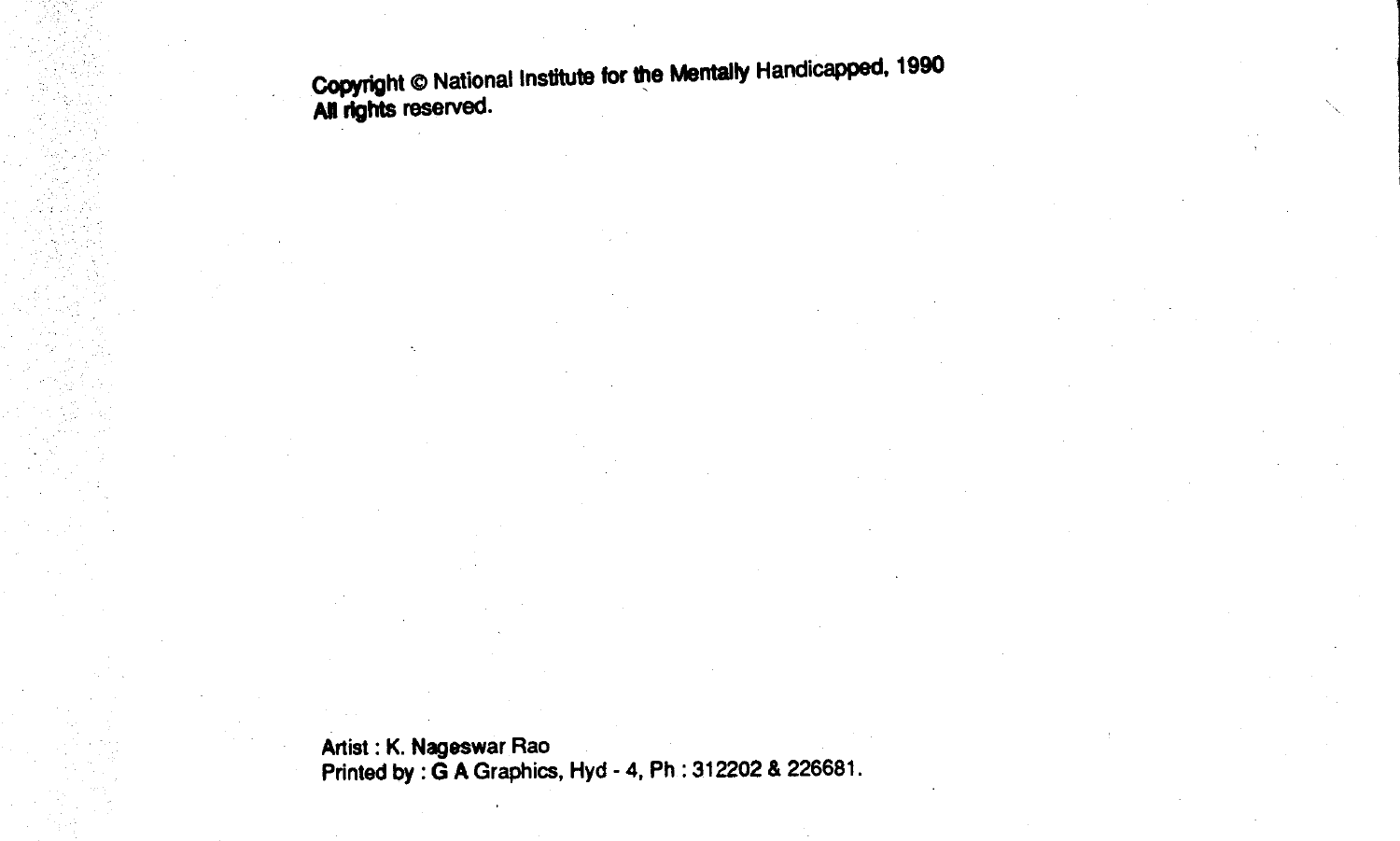

**Training in 'feeding'** provides ability to feed self. ⋇ enhances social acceptability.  $\ast$ leads towards more independence. ⋇ reduces the workload of the caretaker. ☀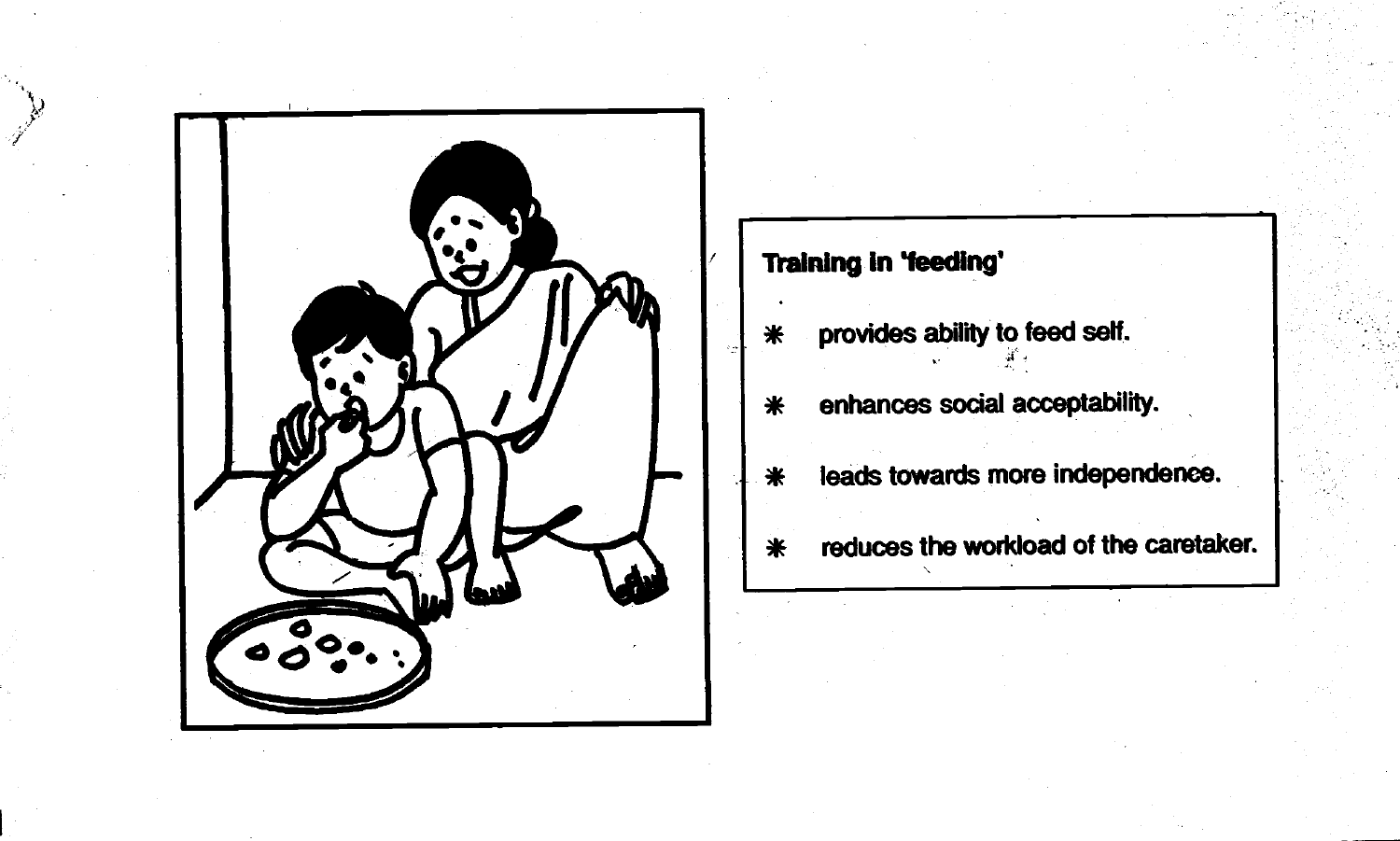

HENCE, START TRAINING EARLY.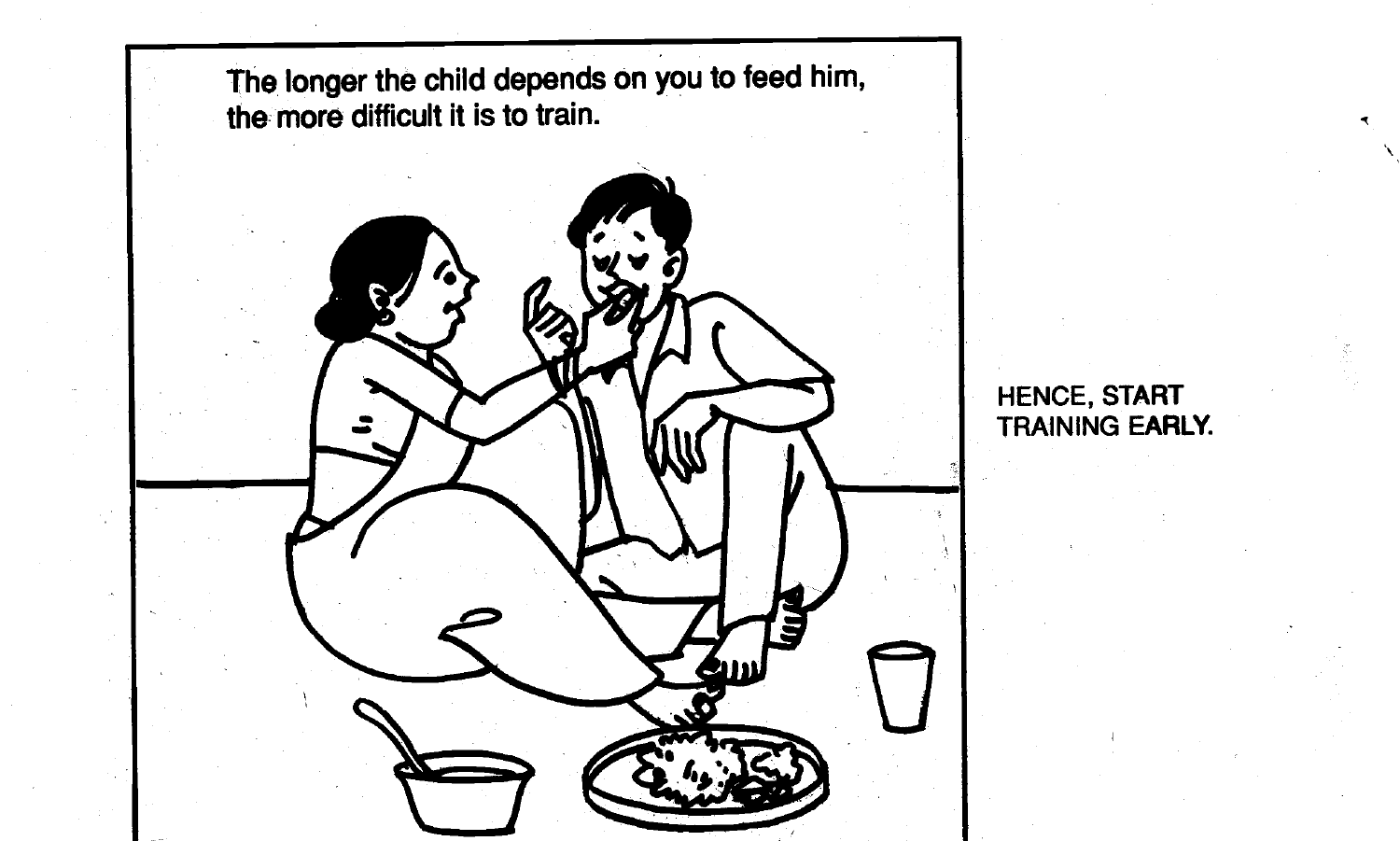



Check your child's abilities: \* Can sit in an appropriate posture. \* Can indicate the need for food \* Can suck \* Can swallow

- $*$  Can bite and chew the food
- $*$  Can pick up food with fingers
- \* Can direct the picked up food into his mouth

Train the child depending on the area in which he needs training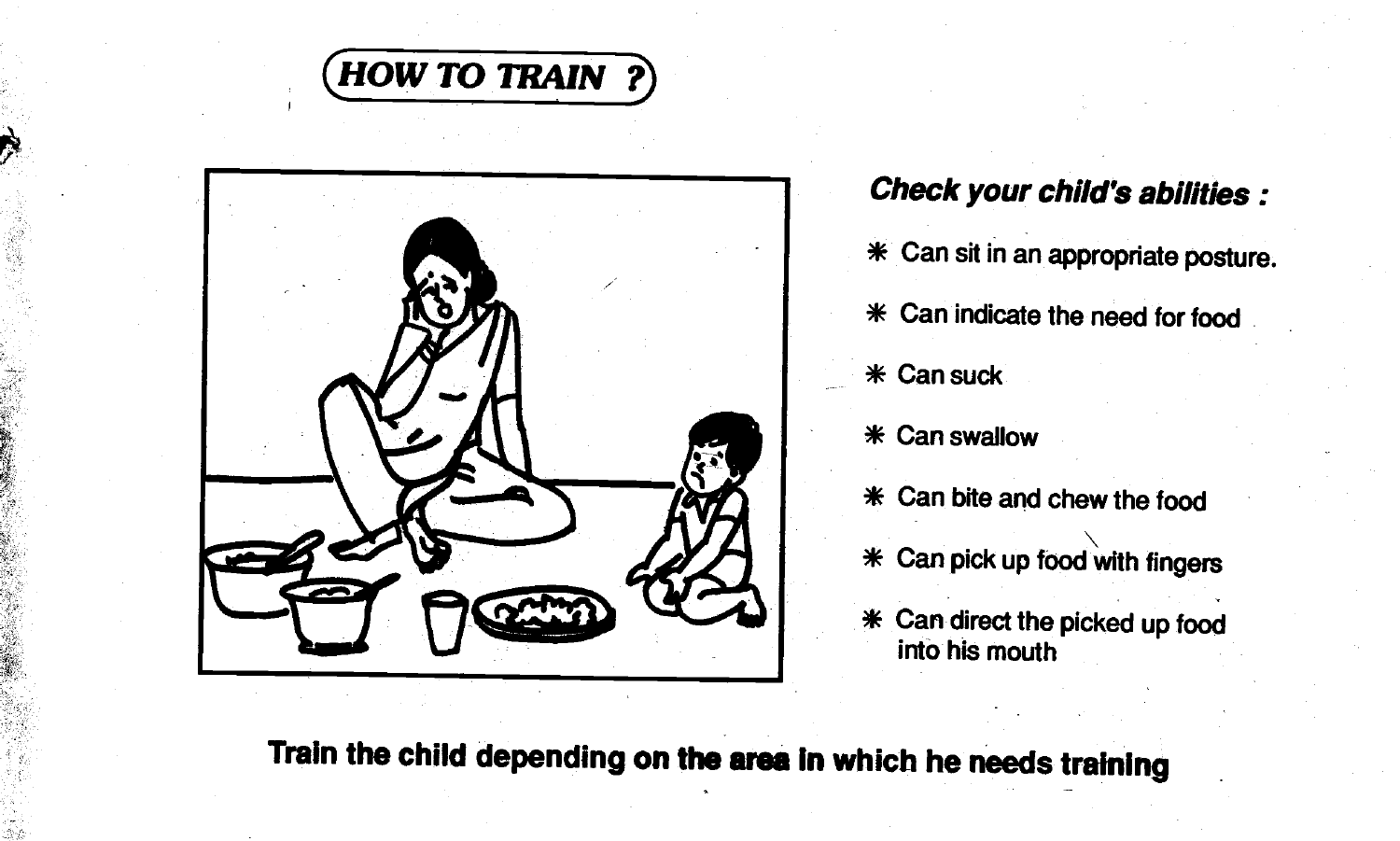## POSITIONING)

The child's head should be tilted slightly forward and the back straight and supported.

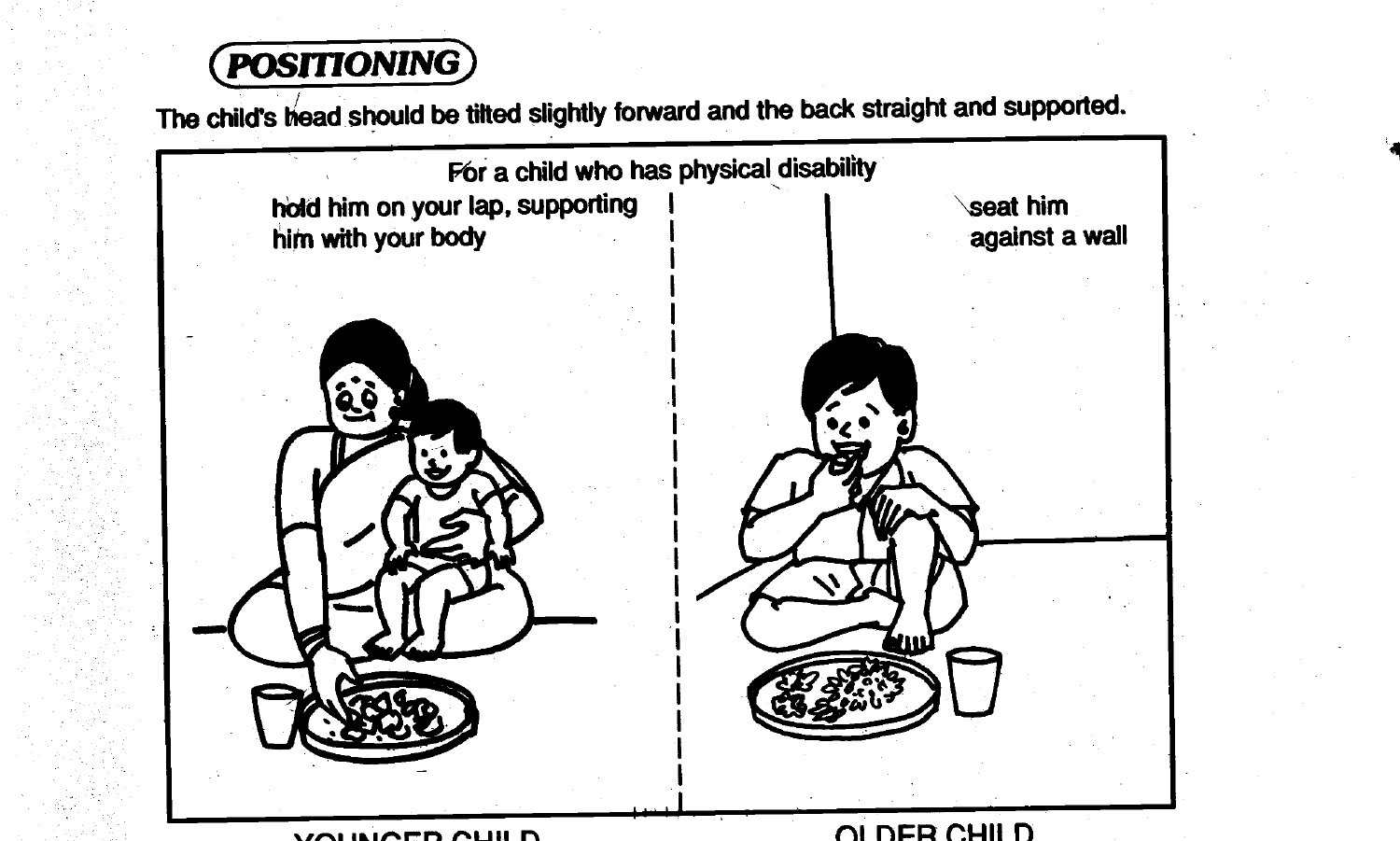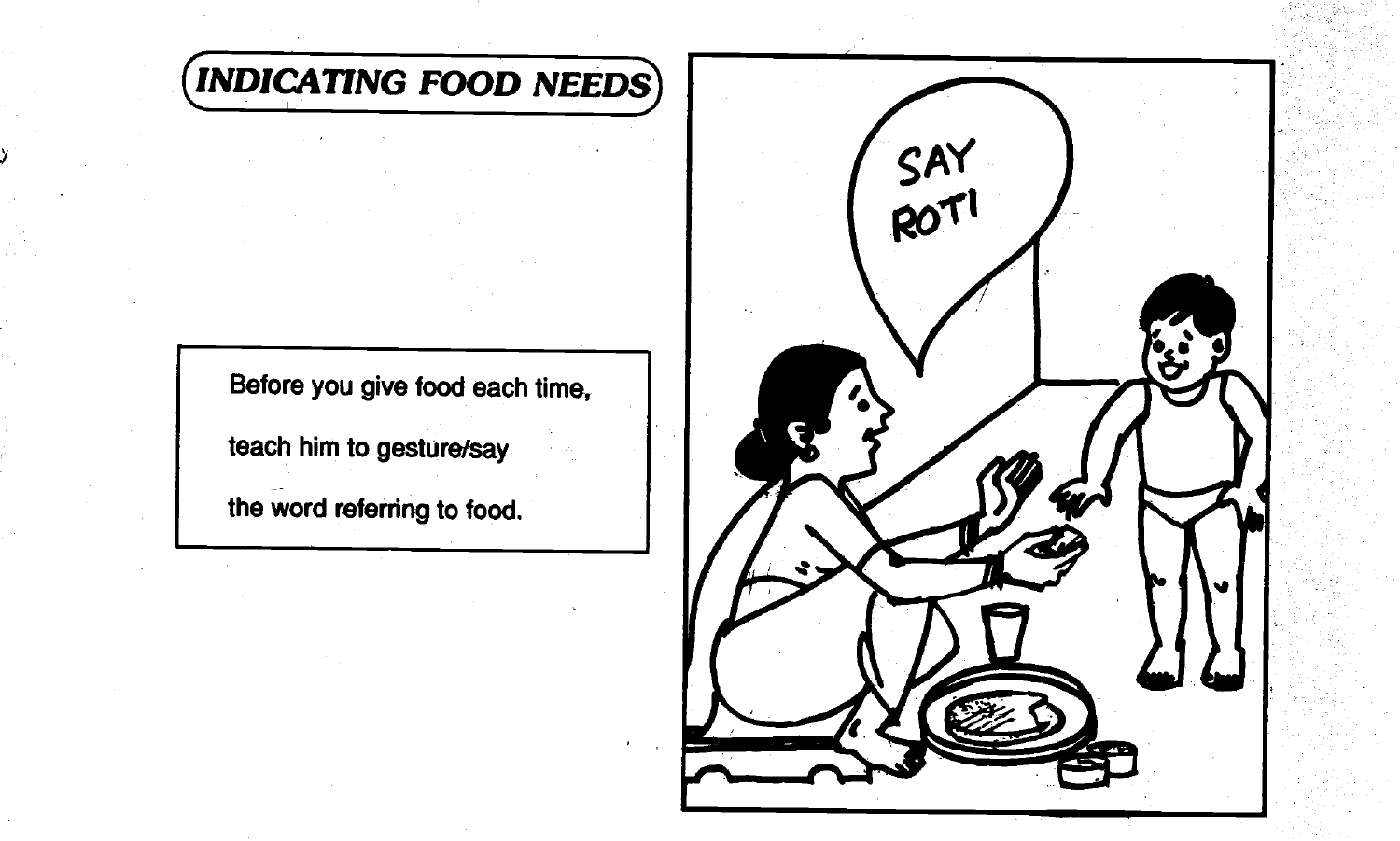

Use of a straw enhances the sucking ability



Place a spoonful of fruit juice or any liquid the child likes in the child's mouth, so that he makes an attempt to suck.  $\frac{1}{1}$  it in.

Next, place a spoonful of food at the child's mouth, so that he feels the taste and sucks

Try a straw qiass!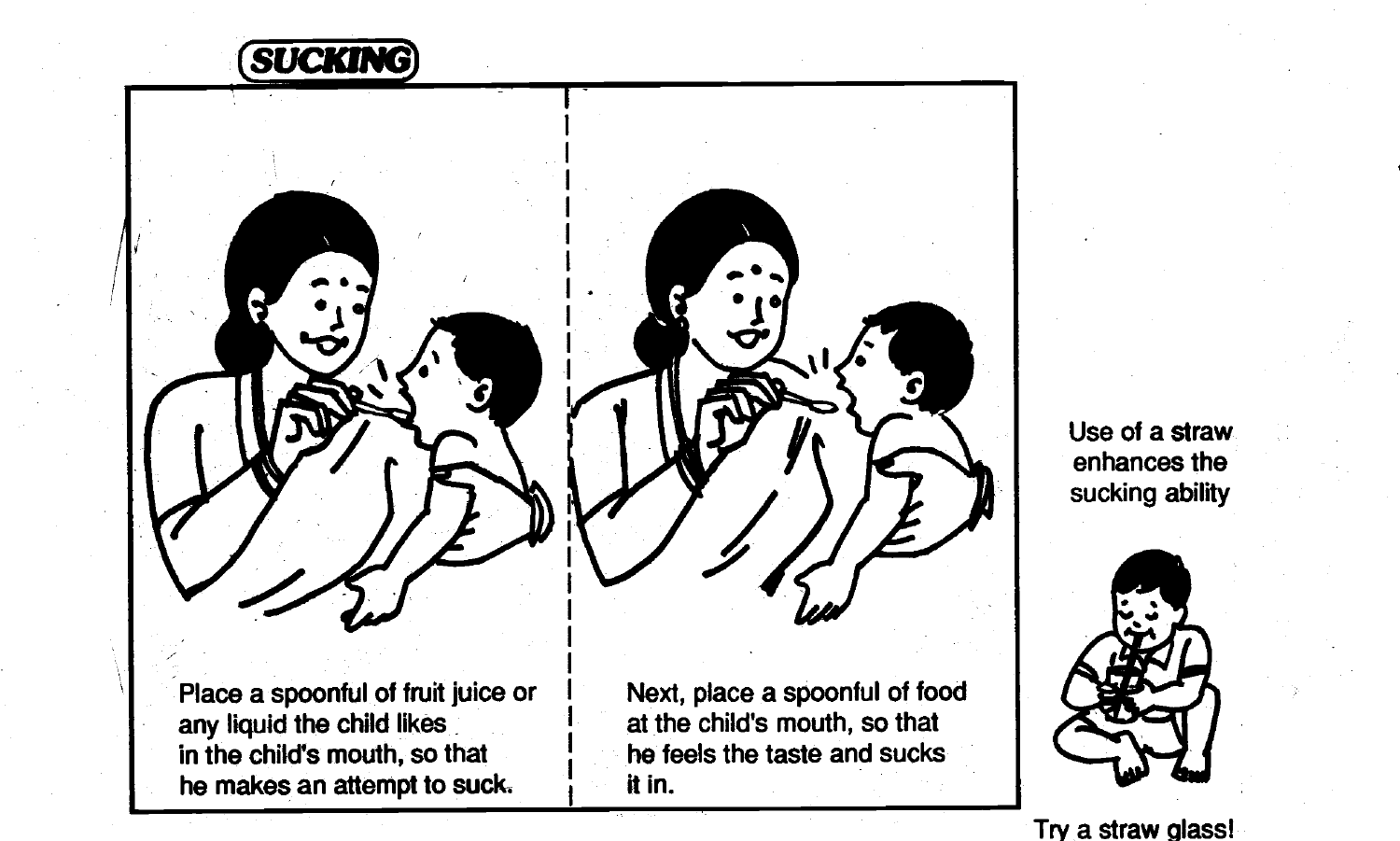

Indicate swallowing by moving

your finger from the chin

down towards the throat

saying 'swallow it'.

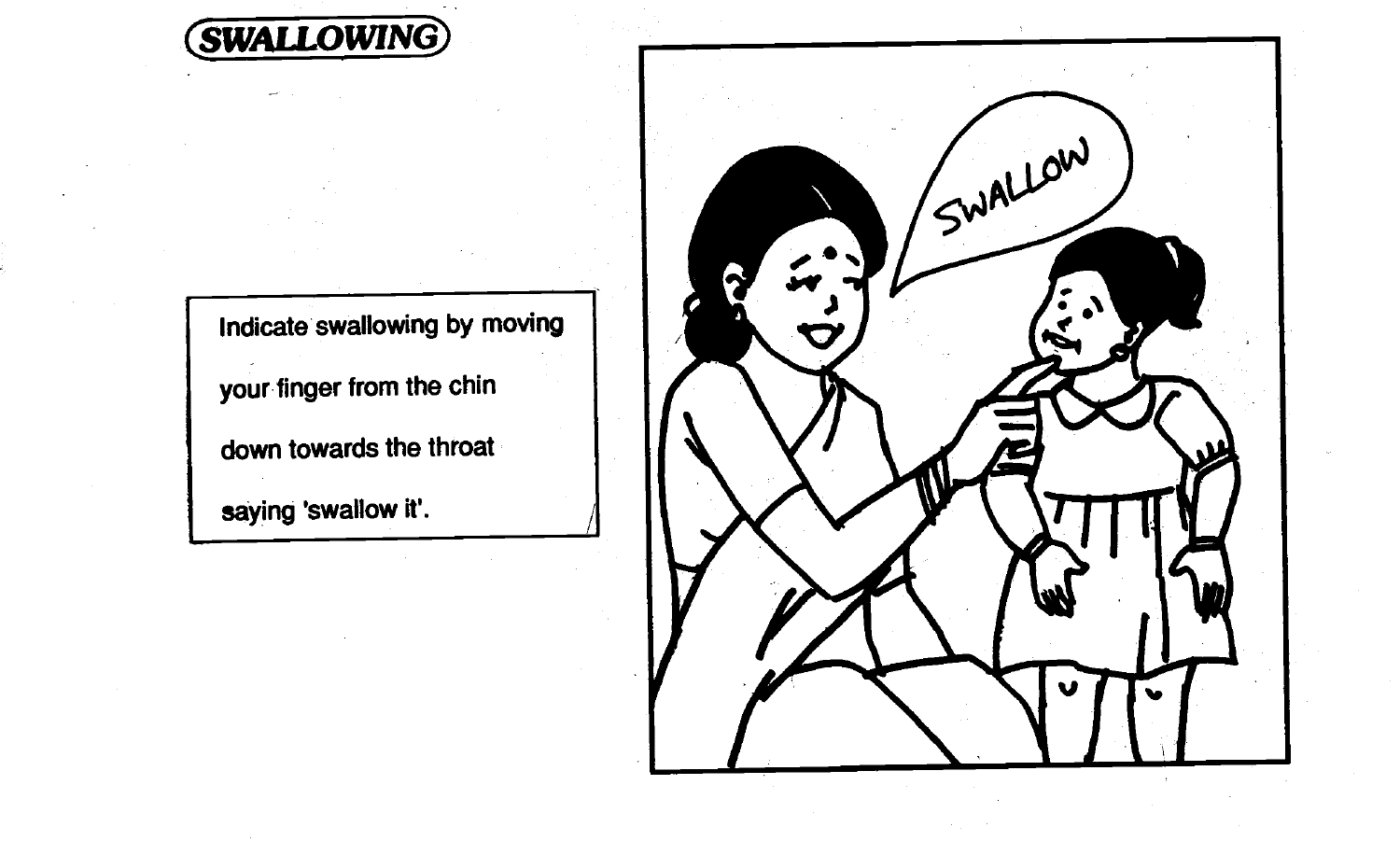



Give a biscuit between meal times.

As her teeth close on it, show her

that we bite off food in portions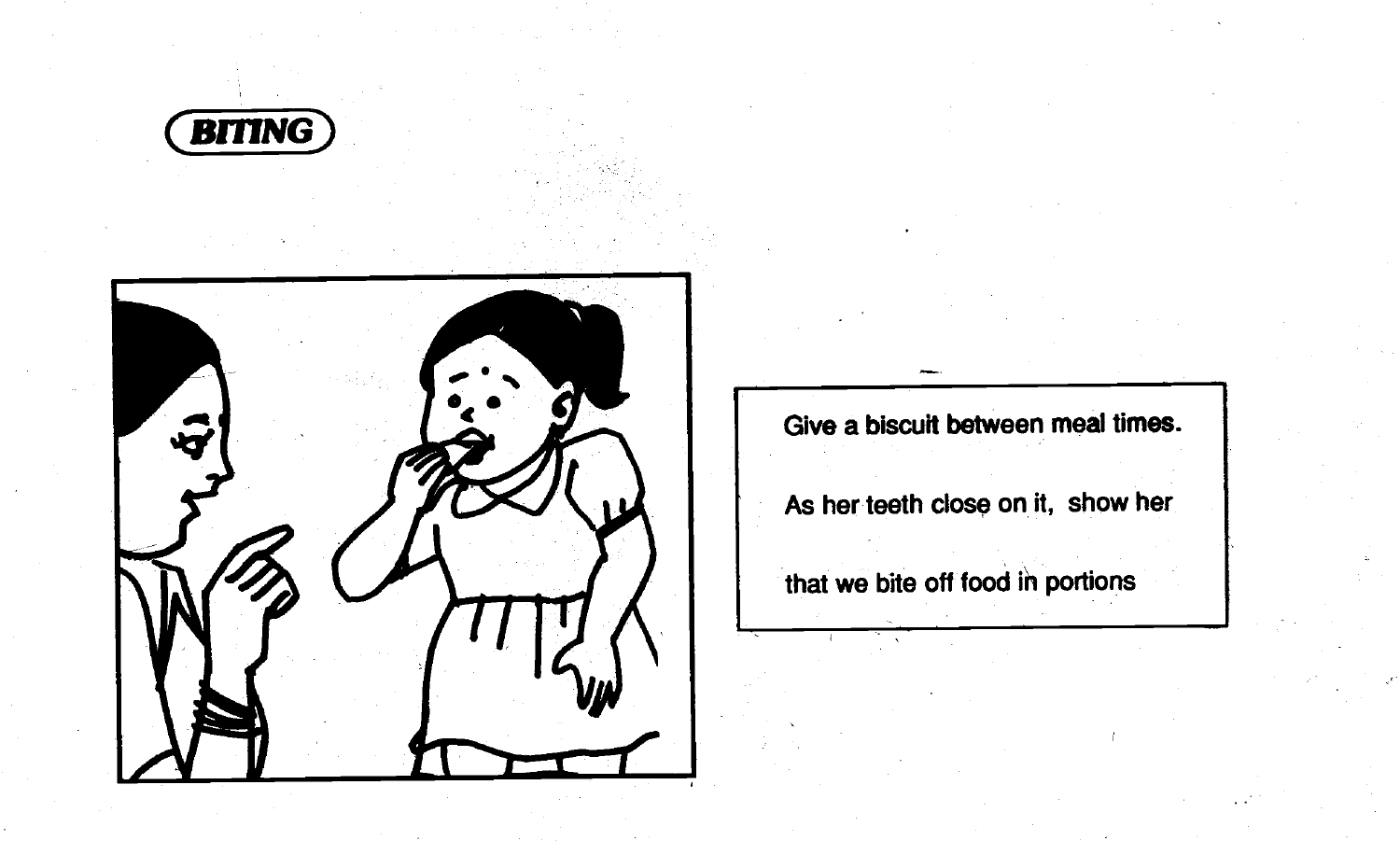



Holding one end of a long piece of carrot, put the-other end between the child's side teeth, so that his teeth close on it and he starts chewing.

#### Let his brother/sister model chewing motions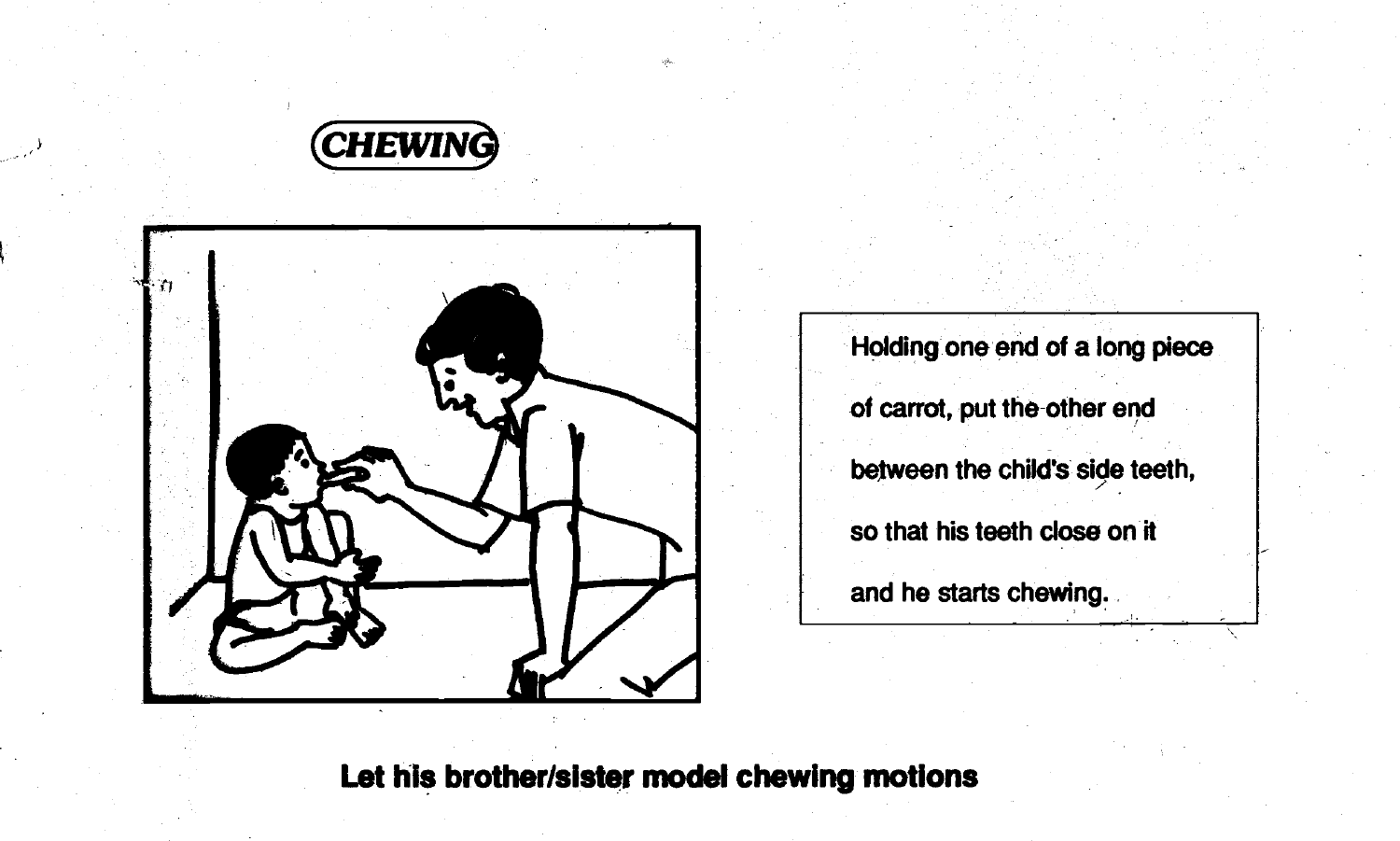## PICKING UP AND DIRECTING FOOD TO THE MOUTH

Start with foods which can be made into pieces, like puri, idli, vada, etc.

Follow these steps :



\* If the child tends to tilt the plate or tries to pick up too many pieces at a time, train him by keeping-only one piece in the plate initially and after he/she finishes eating, place one more piece. Gradually increase the number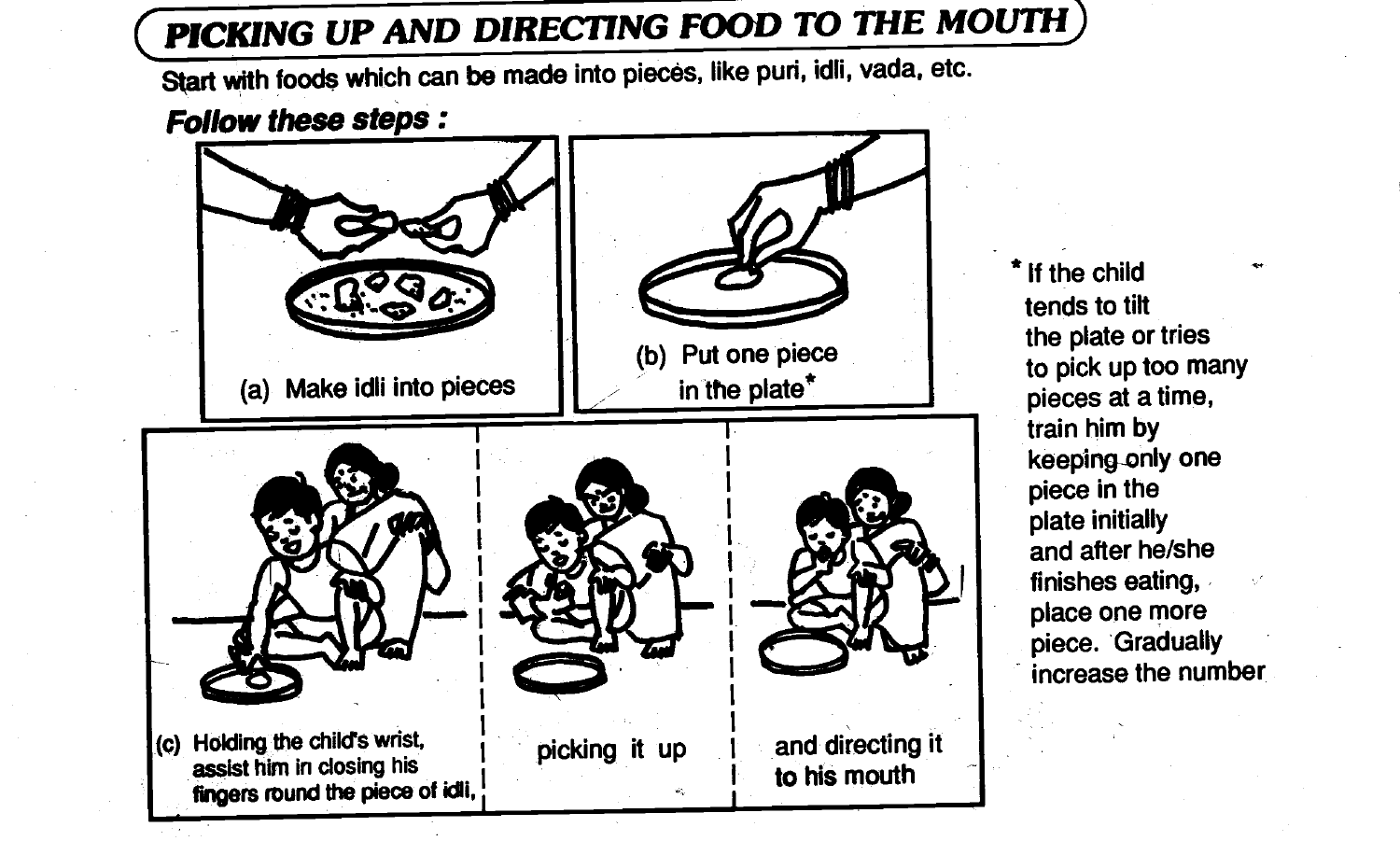

The physical assistance given initially can be replaced by just verbal instructions and finally no assistance at all, when the child has learnt to eat by himself.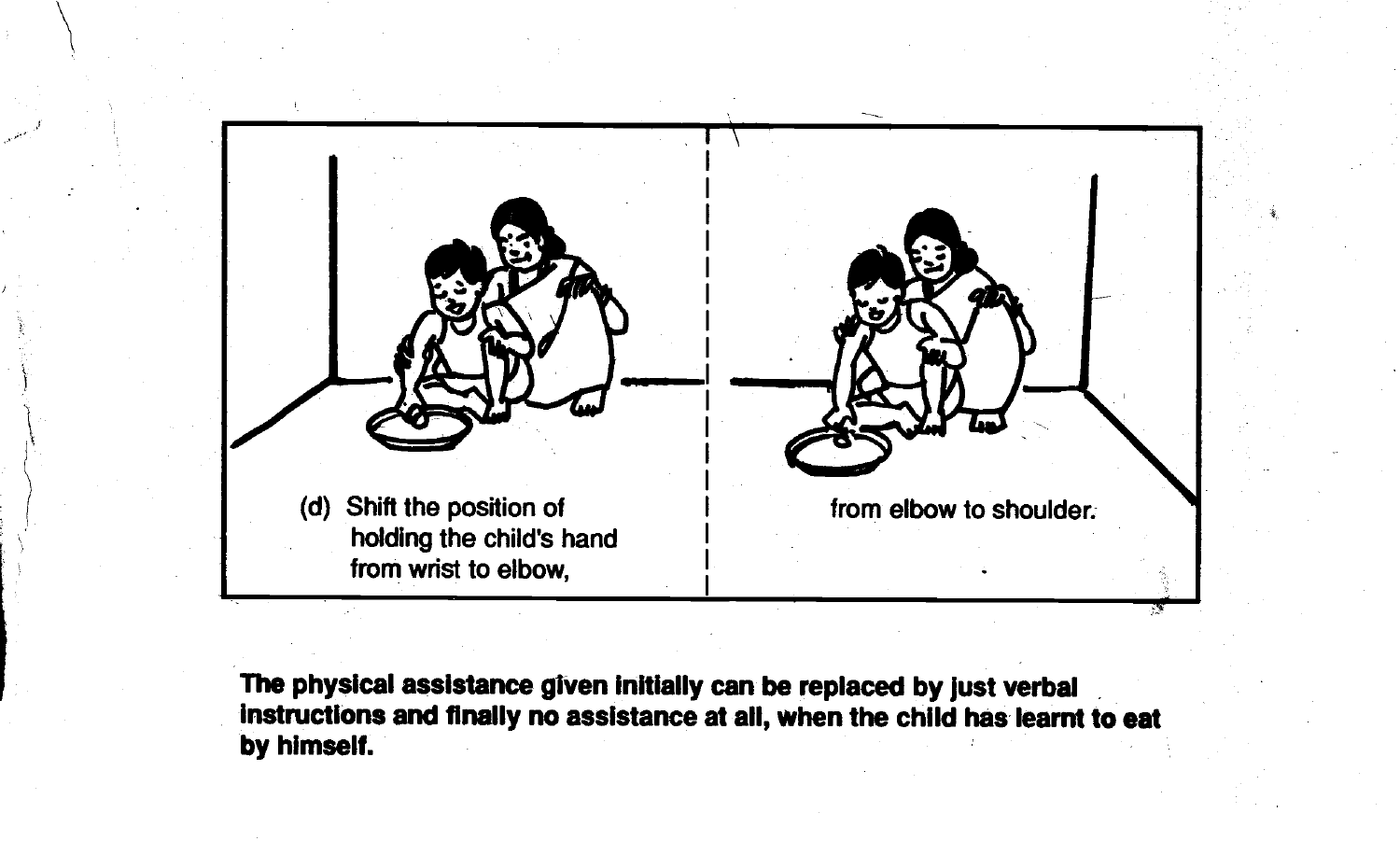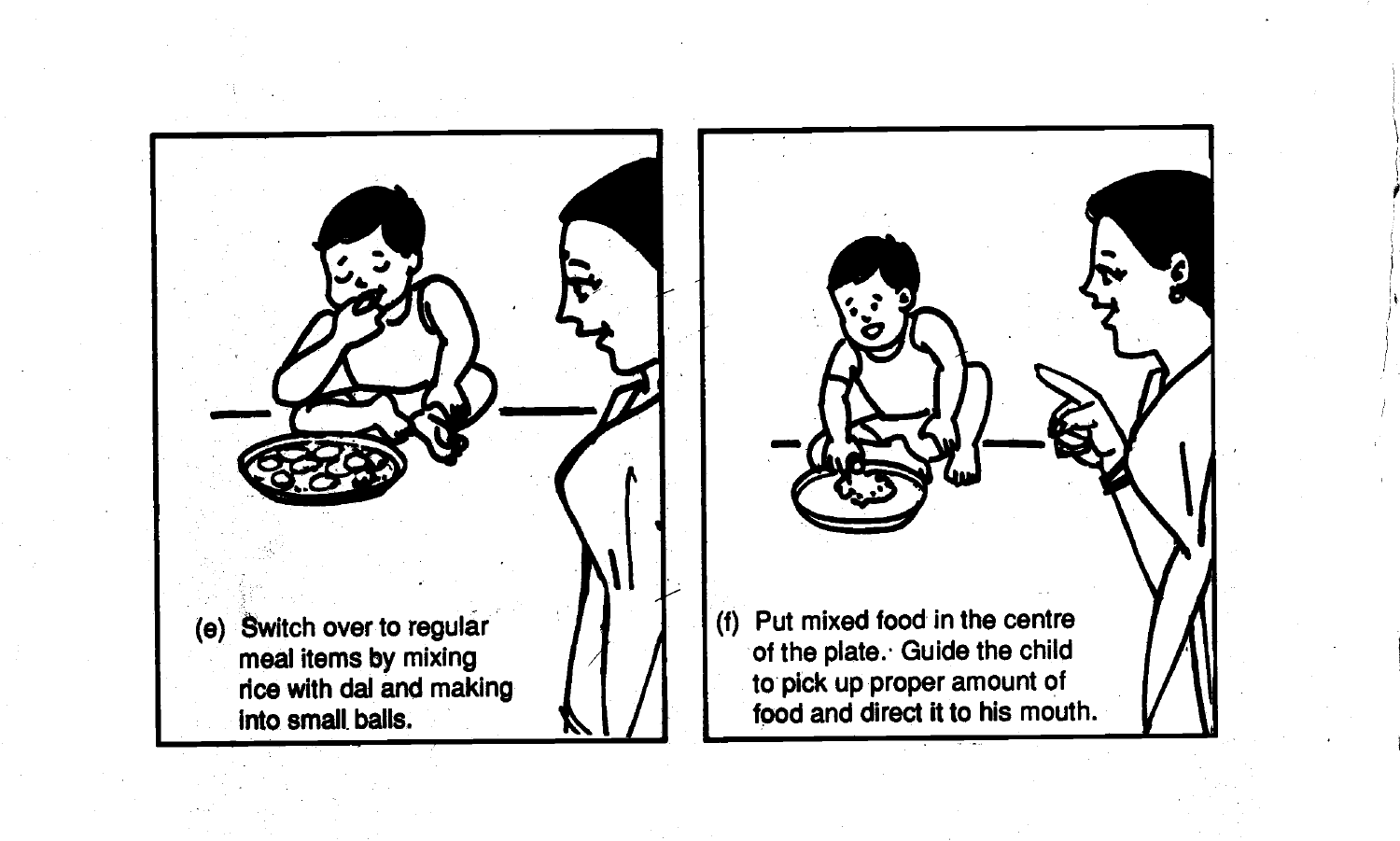

Fill the glass with quantity sufficient to drink in one gulp.

Direct child's hands towards the sides of the glass and assist him physically in lifting it, directing it to the mouth, raising the glass slightly, tilting it towards the mouth and returning it to the table.

Increase the quantity gradually.

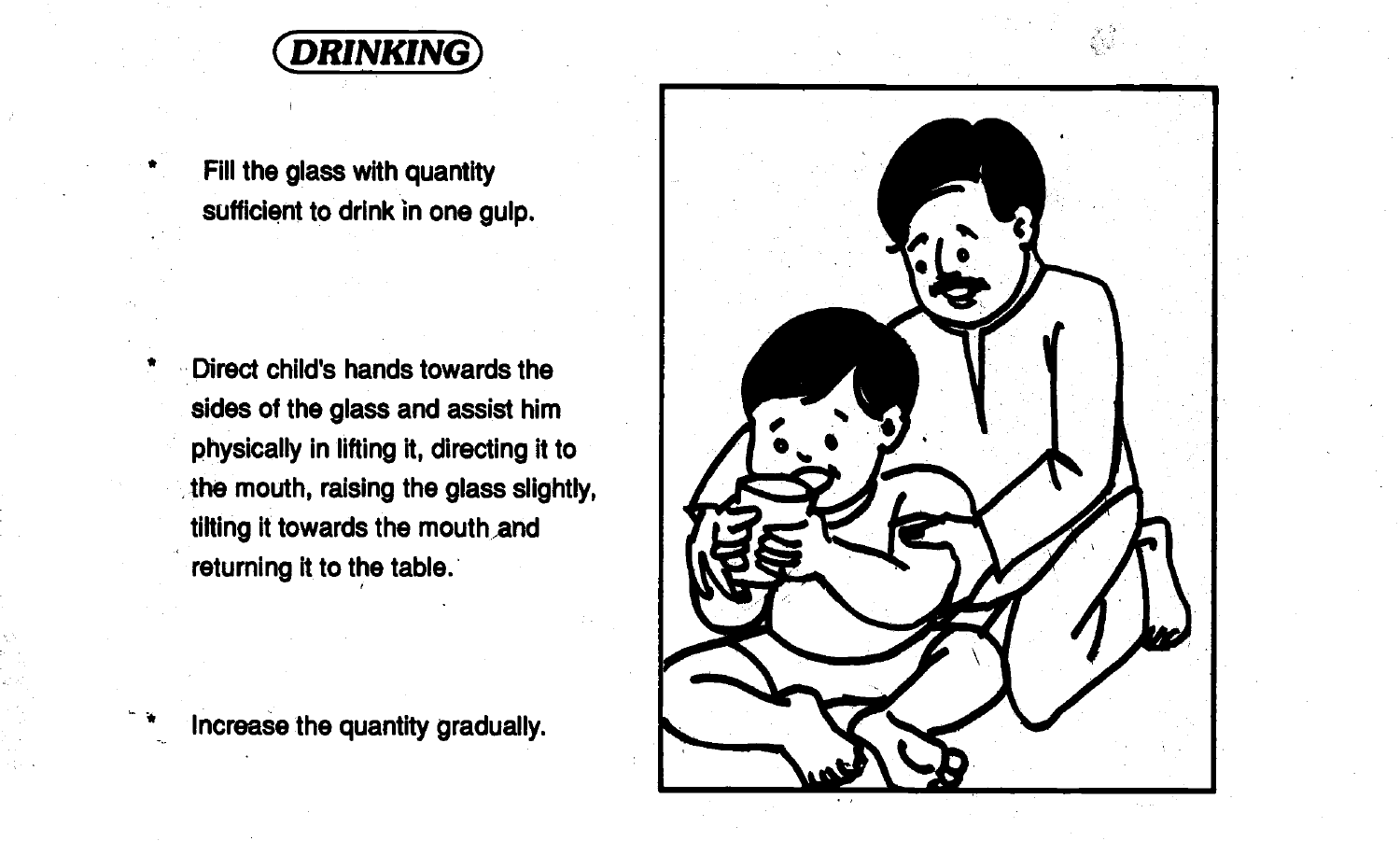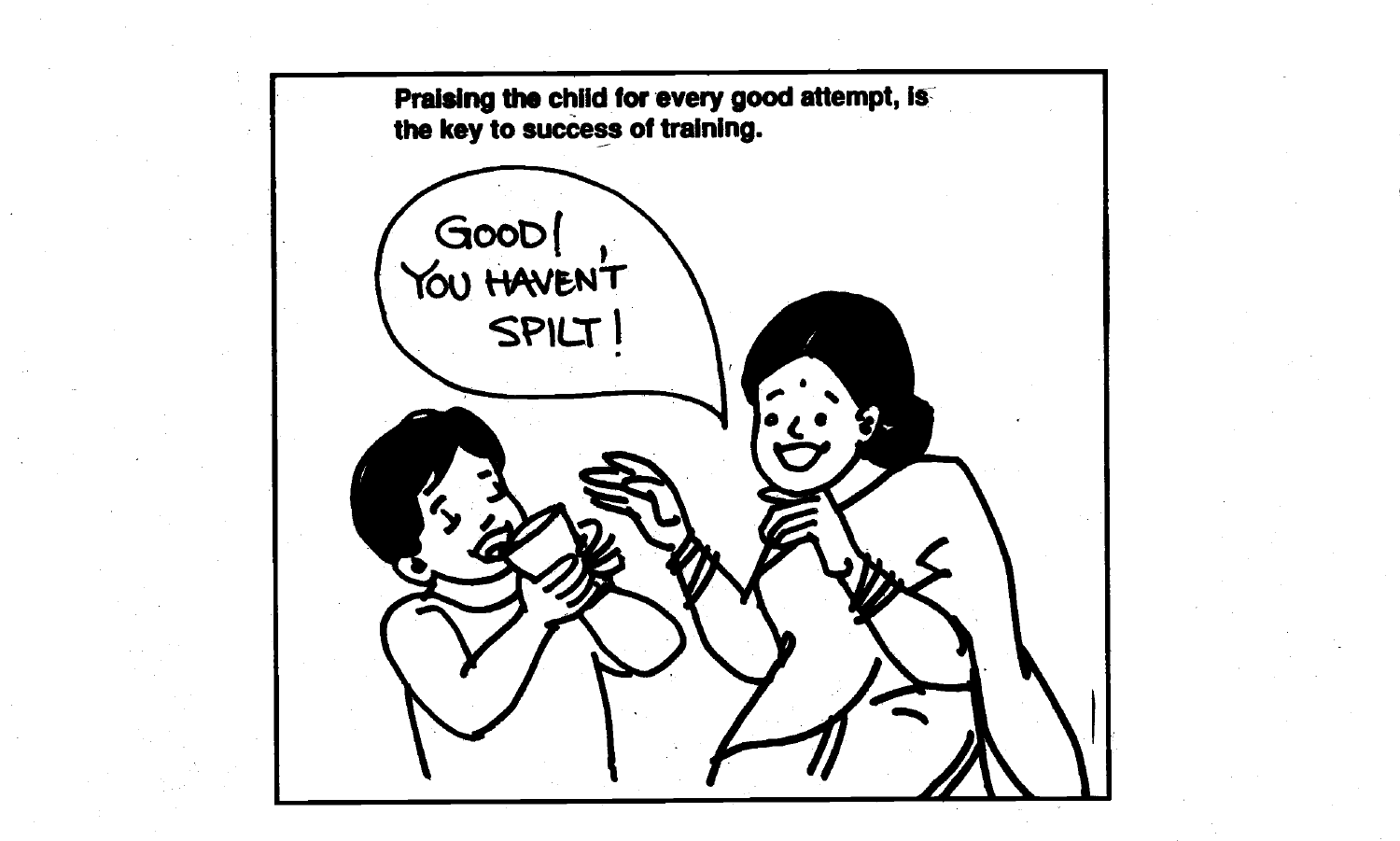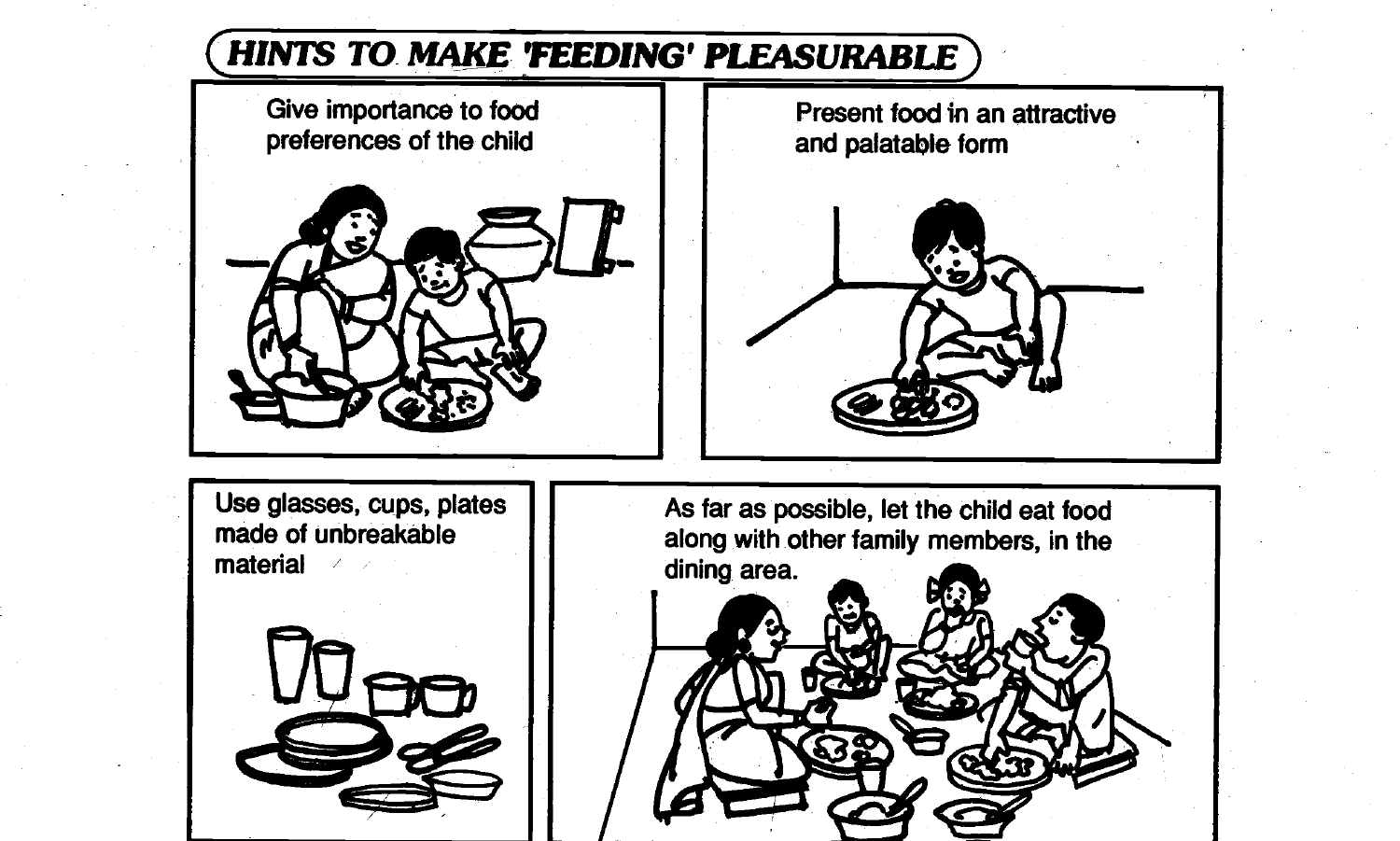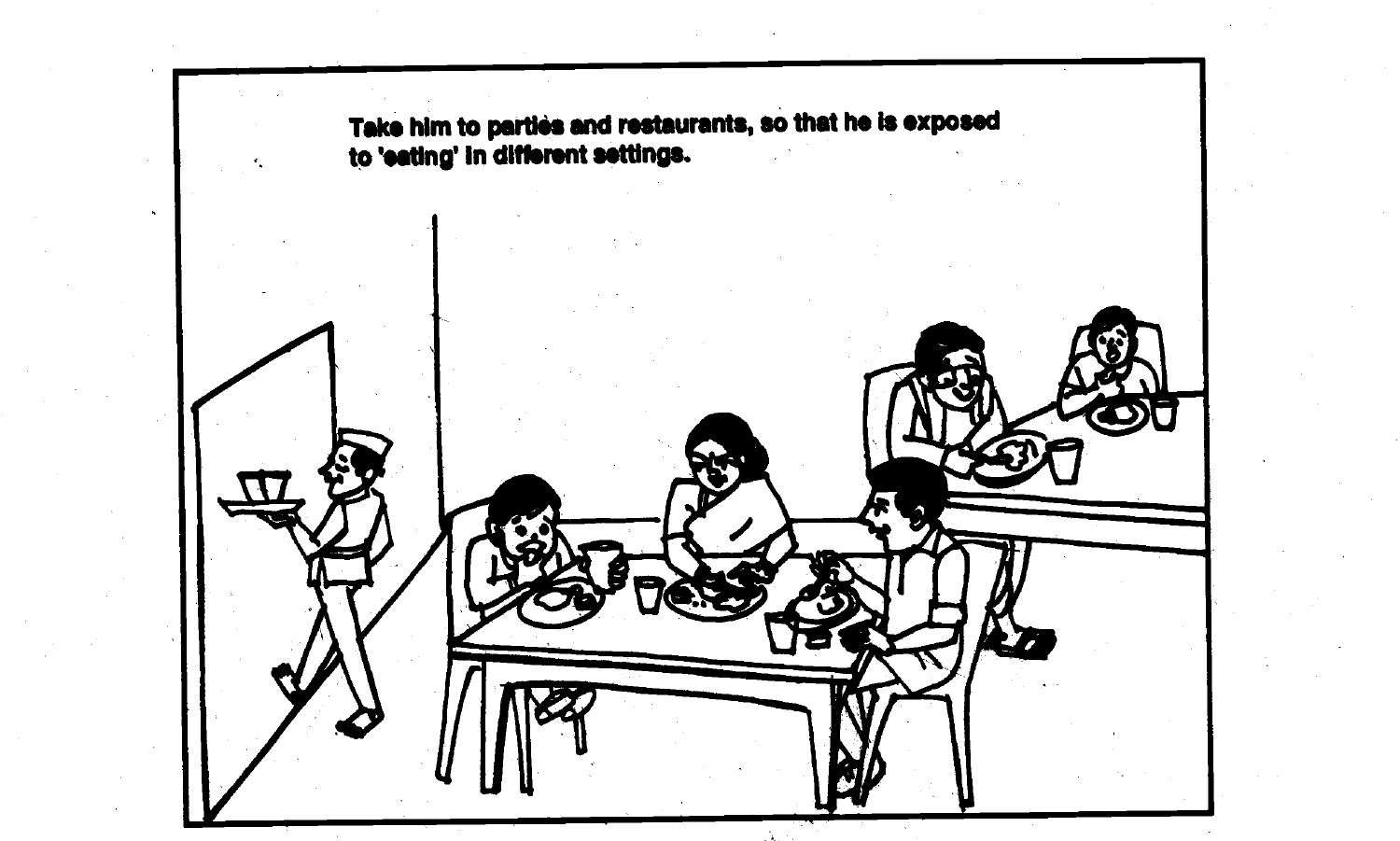#### **Contributors**

M.S. (Sp.Ed) Ph. D., D.S.Ed. Project Coordinator Research Assistant

# **Jayanthi Narayan Jandhyala Shobha**<br>M.S. (Sp.Ed) Ph. D., D.S.Ed. M.Sc. (Child Devt.)

#### **Project Advisory Committee**

Dr. V. Kumariah Dr. D.K. Menon<br>Associate Professor Dr. D. Director NIMH Associate Professor<br>NIMHANS, Bangalore Dr. V. Kumanan<br>Associate Professor<br>NIMHANS, Bangabre **- Ms. V. Vimaia Dr. T. Madhavan, Director**, NIMH<br>Ms. V. Vimaia Dr. T. Madhavan, Vice Principal Asst.Prof. of Psychiatry, NIMH Balavihar Training School Madras<br>Prof. K.C. Panda Prof. K.C. Panda Mr. 1. A. Subba Rao Regional College of Education, Bhubaneswar. Dr. N.K. Jangira **Ills. Reeta Peshawaria Dr. N.K. Jangira Ills. Reeta Peshawaria** Professor (Special Education) NCERT, New.Delhi Ms. Girija Devi Aset. Communication Devt. Officer UNICEF, Hyderalad

Lect. in Speech Pathology<br>& Audiology, NIMH

Lect. in CI. Psychology, NIMH